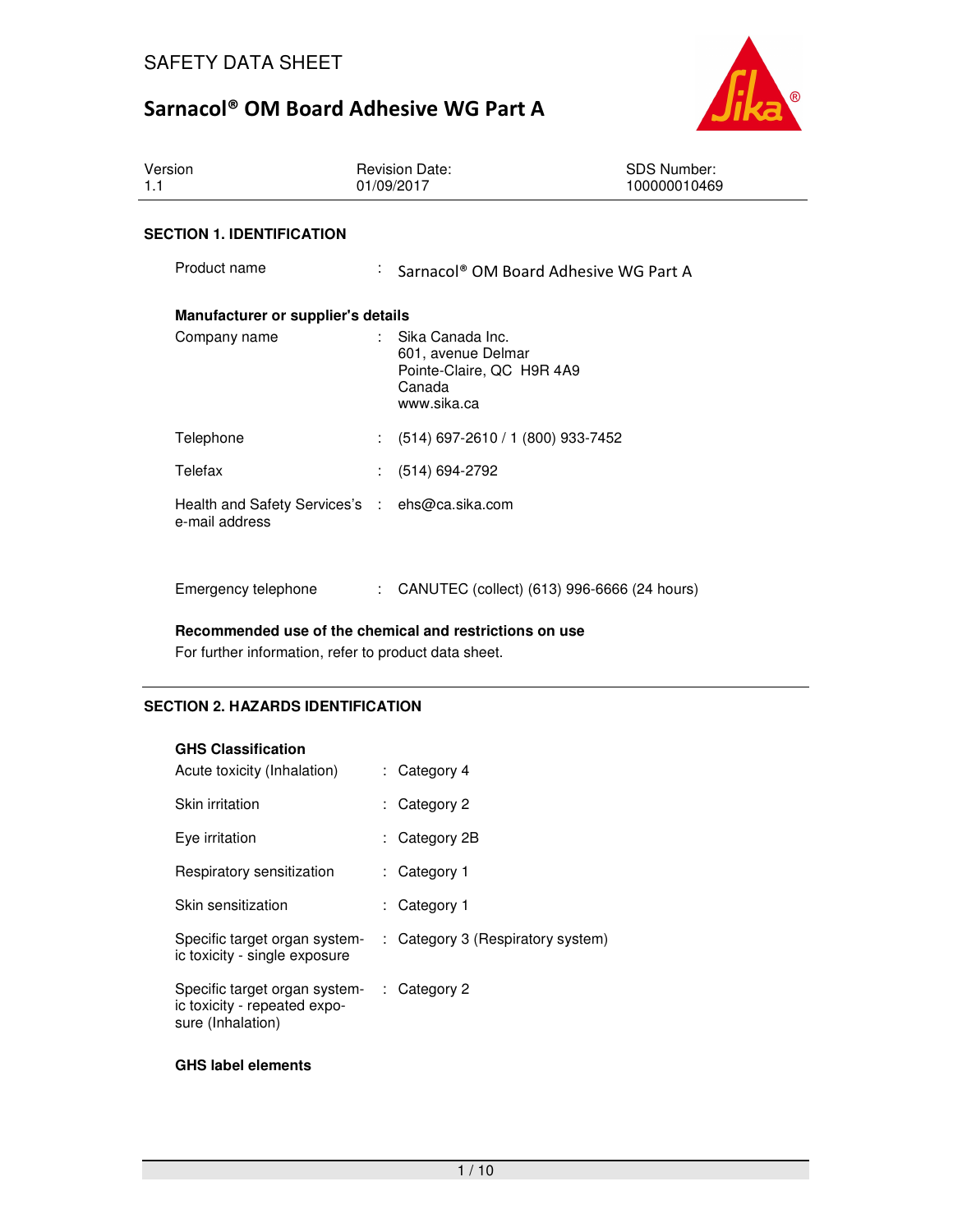

| Version<br>1.1                  | <b>Revision Date:</b><br>01/09/2017                                                                                                                                                                                                                                                                               | <b>SDS Number:</b><br>100000010469                                                                                                                                                                                                                                                                                                                                                                                                                                                                                                                                                                                                                                                                                                                                                                                                                                                                                                                                                                                 |
|---------------------------------|-------------------------------------------------------------------------------------------------------------------------------------------------------------------------------------------------------------------------------------------------------------------------------------------------------------------|--------------------------------------------------------------------------------------------------------------------------------------------------------------------------------------------------------------------------------------------------------------------------------------------------------------------------------------------------------------------------------------------------------------------------------------------------------------------------------------------------------------------------------------------------------------------------------------------------------------------------------------------------------------------------------------------------------------------------------------------------------------------------------------------------------------------------------------------------------------------------------------------------------------------------------------------------------------------------------------------------------------------|
| Hazard pictograms               |                                                                                                                                                                                                                                                                                                                   |                                                                                                                                                                                                                                                                                                                                                                                                                                                                                                                                                                                                                                                                                                                                                                                                                                                                                                                                                                                                                    |
| Signal Word                     | Danger                                                                                                                                                                                                                                                                                                            |                                                                                                                                                                                                                                                                                                                                                                                                                                                                                                                                                                                                                                                                                                                                                                                                                                                                                                                                                                                                                    |
| <b>Hazard Statements</b>        | H332 Harmful if inhaled.<br>culties if inhaled.<br>H335 May cause respiratory irritation.<br>peated exposure if inhaled.                                                                                                                                                                                          | H315 + H320 Causes skin and eye irritation.<br>H317 May cause an allergic skin reaction.<br>H334 May cause allergy or asthma symptoms or breathing diffi-<br>H373 May cause damage to organs through prolonged or re-                                                                                                                                                                                                                                                                                                                                                                                                                                                                                                                                                                                                                                                                                                                                                                                              |
| <b>Precautionary Statements</b> | <b>Prevention:</b><br>the workplace.<br>P280 Wear protective gloves.<br>tion.<br><b>Response:</b><br>CENTER/doctor if you feel unwell.<br>to do. Continue rinsing.<br>attention.<br>tion.<br>POISON CENTER/doctor.<br>reuse.<br>Storage:<br>tightly closed.<br>P405 Store locked up.<br>Disposal:<br>posal plant. | P260 Do not breathe dust/ fume/ gas/ mist/ vapors/ spray.<br>P264 Wash skin thoroughly after handling.<br>P271 Use only outdoors or in a well-ventilated area.<br>P272 Contaminated work clothing must not be allowed out of<br>P284 In case of inadequate ventilation wear respiratory protec-<br>P302 + P352 IF ON SKIN: Wash with plenty of water.<br>P304 + P340 + P312 IF INHALED: Remove person to fresh air<br>and keep comfortable for breathing. Call a POISON<br>P305 + P351 + P338 IF IN EYES: Rinse cautiously with water<br>for several minutes. Remove contact lenses, if present and easy<br>P333 + P313 If skin irritation or rash occurs: Get medical advice/<br>P337 + P313 If eye irritation persists: Get medical advice/ atten-<br>P342 + P311 If experiencing respiratory symptoms: Call a<br>P362 + P364 Take off contaminated clothing and wash it before<br>P403 + P233 Store in a well-ventilated place. Keep container<br>P501 Dispose of contents/ container to an approved waste dis- |

## **Other hazards**

None known.

**Supplemental information**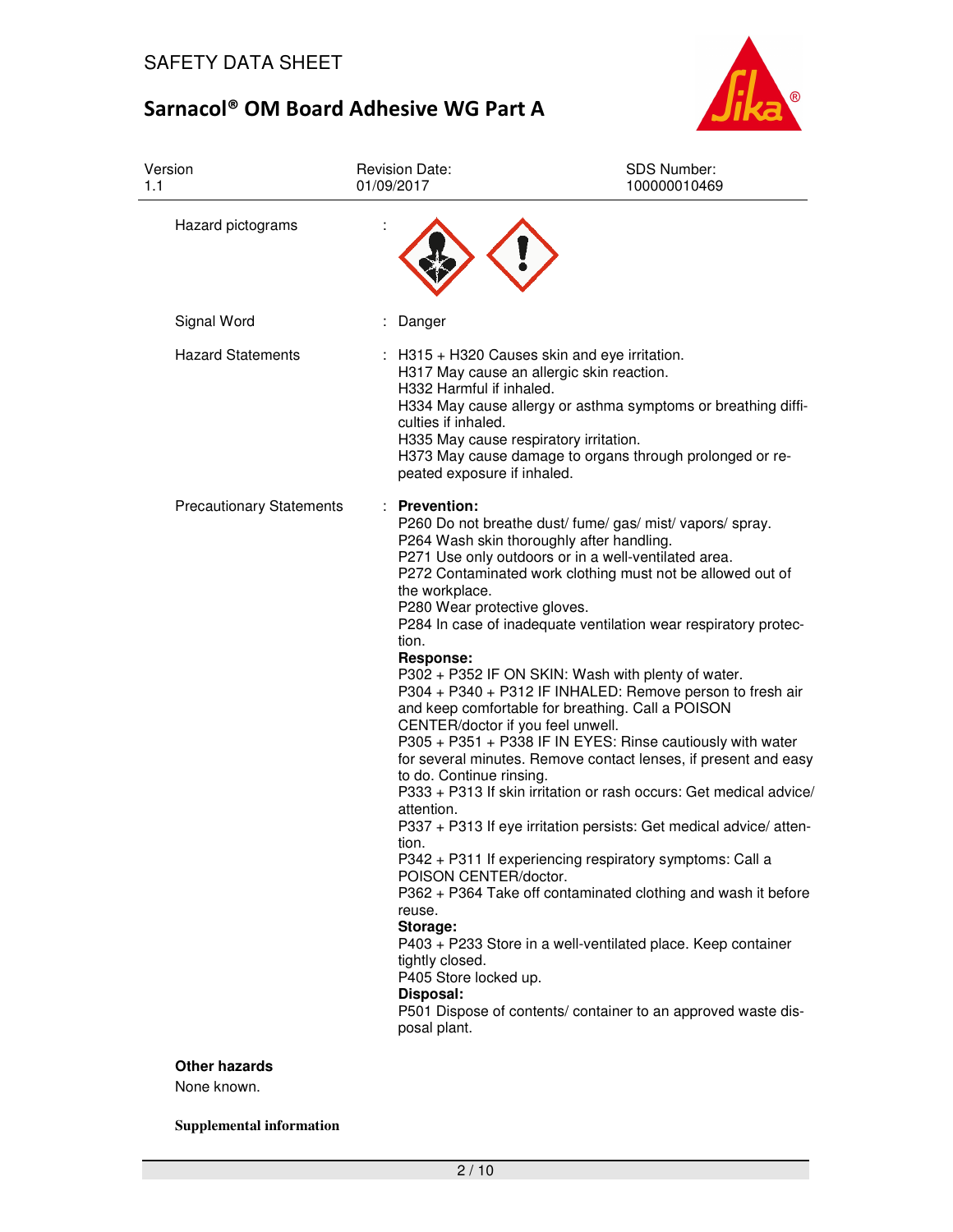

| Version | <b>Revision Date:</b> | <b>SDS Number:</b> |
|---------|-----------------------|--------------------|
| $-1.1$  | 01/09/2017            | 100000010469       |

If product is in liquid or paste form, physical or health hazards listed related to dust are not considered significant. However, product may contain substances that could be potential hazards if caused to become airborne due to grinding, sanding or other abrasive processes.

## **SECTION 3. COMPOSITION/INFORMATION ON INGREDIENTS**

#### **Hazardous ingredients**

| Chemical name                             | CAS-No.    | Concentration (% w/w) |
|-------------------------------------------|------------|-----------------------|
| Diphenylmethanediisocyanate, isomeres and | 9016-87-9  | $\geq$ 30 $-$ < 40    |
| homologues                                |            |                       |
| 4,4'-methylenediphenyl diisocyanate       | 101-68-8   | $>=$ 30 $-$ < 40      |
| methylenediphenyl diisocyanate            | 26447-40-5 | $>= 2 - 5$            |

## **SECTION 4. FIRST AID MEASURES**

| General advice                                                    |   | Move out of dangerous area.<br>Consult a physician.<br>Show this material safety data sheet to the doctor in attend-<br>ance.                                                                                                                                                                                                                                                                                                                   |
|-------------------------------------------------------------------|---|-------------------------------------------------------------------------------------------------------------------------------------------------------------------------------------------------------------------------------------------------------------------------------------------------------------------------------------------------------------------------------------------------------------------------------------------------|
| If inhaled                                                        |   | Move to fresh air.<br>Consult a physician after significant exposure.                                                                                                                                                                                                                                                                                                                                                                           |
| In case of skin contact                                           | ÷ | Take off contaminated clothing and shoes immediately.<br>Wash off with soap and plenty of water.<br>If symptoms persist, call a physician.                                                                                                                                                                                                                                                                                                      |
| In case of eye contact                                            | ÷ | Remove contact lenses.<br>Keep eye wide open while rinsing.<br>If eye irritation persists, consult a specialist.                                                                                                                                                                                                                                                                                                                                |
| If swallowed                                                      |   | Clean mouth with water and drink afterwards plenty of water.<br>Do not induce vomiting without medical advice.<br>Do not give milk or alcoholic beverages.<br>Never give anything by mouth to an unconscious person.<br>Obtain medical attention.                                                                                                                                                                                               |
| Most important symptoms<br>and effects, both acute and<br>delayed | ÷ | irritant effects<br>sensitizing effects<br>Asthmatic appearance<br>Cough<br>Respiratory disorder<br>Allergic reactions<br>Headache<br>See Section 11 for more detailed information on health effects<br>and symptoms.<br>Causes skin and eye irritation.<br>May cause an allergic skin reaction.<br>Harmful if inhaled.<br>May cause allergy or asthma symptoms or breathing difficul-<br>ties if inhaled.<br>May cause respiratory irritation. |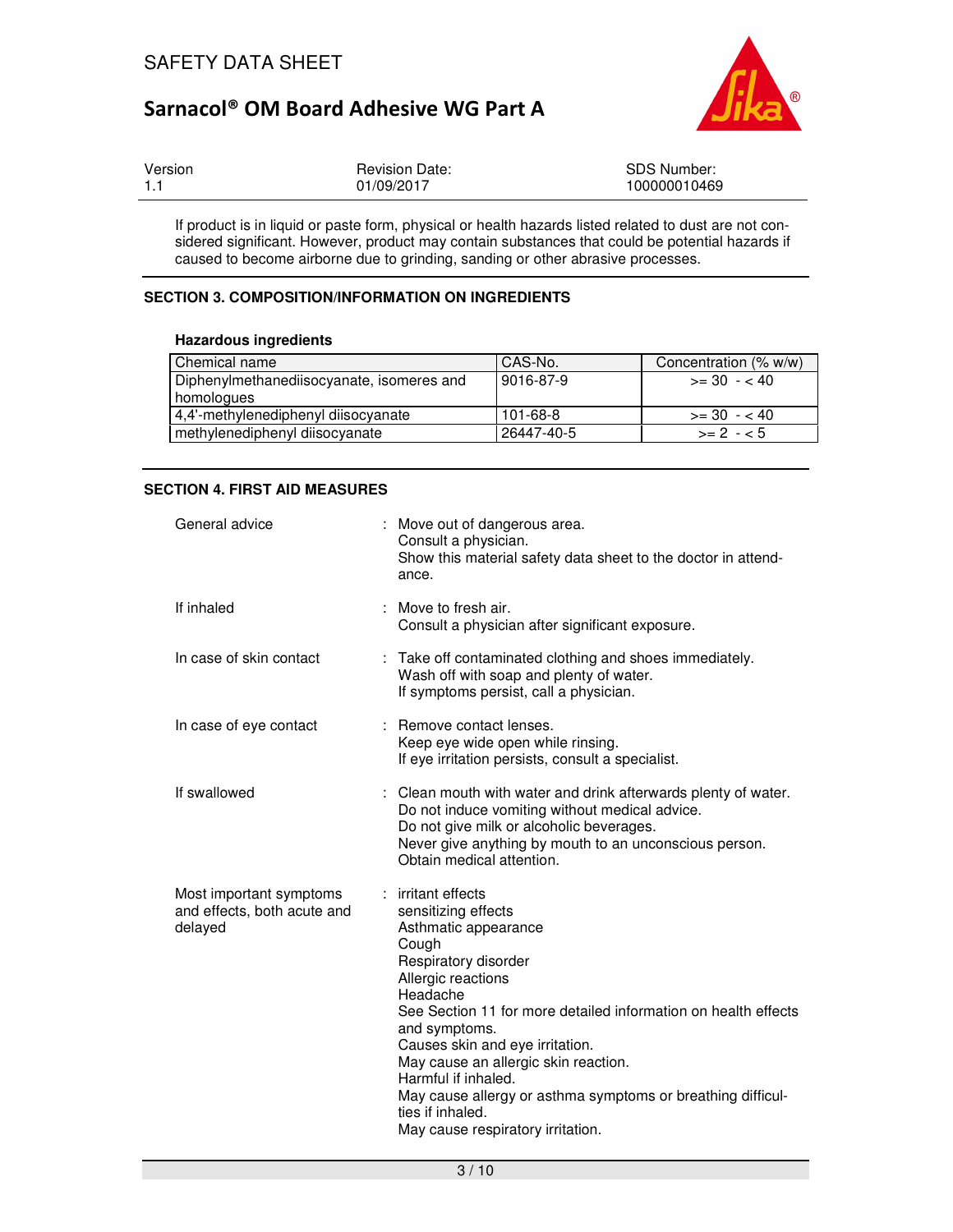

| Version<br>1.1                                    | <b>Revision Date:</b><br>01/09/2017                                                                                                                             | <b>SDS Number:</b><br>100000010469                           |
|---------------------------------------------------|-----------------------------------------------------------------------------------------------------------------------------------------------------------------|--------------------------------------------------------------|
|                                                   | exposure if inhaled.                                                                                                                                            | May cause damage to organs through prolonged or repeated     |
| Notes to physician                                | : Treat symptomatically.                                                                                                                                        |                                                              |
| <b>SECTION 5. FIRE-FIGHTING MEASURES</b>          |                                                                                                                                                                 |                                                              |
| Suitable extinguishing media                      | : Use extinguishing measures that are appropriate to local cir-<br>cumstances and the surrounding environment.                                                  |                                                              |
| Further information                               | : Collect contaminated fire extinguishing water separately. This<br>must not be discharged into drains.<br>be disposed of in accordance with local regulations. | Fire residues and contaminated fire extinguishing water must |
| Special protective equipment<br>for fire-fighters | : In the event of fire, wear self-contained breathing apparatus.                                                                                                |                                                              |

## **SECTION 6. ACCIDENTAL RELEASE MEASURES**

| Personal precautions, protec-<br>tive equipment and emer-<br>gency procedures | : Use personal protective equipment.<br>Deny access to unprotected persons.                                                                                                                                                                     |
|-------------------------------------------------------------------------------|-------------------------------------------------------------------------------------------------------------------------------------------------------------------------------------------------------------------------------------------------|
| Environmental precautions                                                     | : Do not flush into surface water or sanitary sewer system.<br>If the product contaminates rivers and lakes or drains inform<br>respective authorities.<br>Local authorities should be advised if significant spillages<br>cannot be contained. |
| Methods and materials for<br>containment and cleaning up                      | : Soak up with inert absorbent material (e.g. sand, silica gel,<br>acid binder, universal binder, sawdust).<br>Keep in suitable, closed containers for disposal.                                                                                |

### **SECTION 7. HANDLING AND STORAGE**

| Advice on protection against<br>fire and explosion | : Normal measures for preventive fire protection.                                                                                                                                                                                                                                                                                                                                                                                                                                                                                                                       |
|----------------------------------------------------|-------------------------------------------------------------------------------------------------------------------------------------------------------------------------------------------------------------------------------------------------------------------------------------------------------------------------------------------------------------------------------------------------------------------------------------------------------------------------------------------------------------------------------------------------------------------------|
| Advice on safe handling                            | : Avoid formation of aerosol.<br>Avoid exceeding the given occupational exposure limits (see<br>section 8).<br>Do not get in eyes, on skin, or on clothing.<br>For personal protection see section 8.<br>Persons with a history of skin sensitization problems or asth-<br>ma, allergies, chronic or recurrent respiratory disease should<br>not be employed in any process in which this mixture is being<br>used.<br>Smoking, eating and drinking should be prohibited in the ap-<br>plication area.<br>Provide sufficient air exchange and/or exhaust in work rooms. |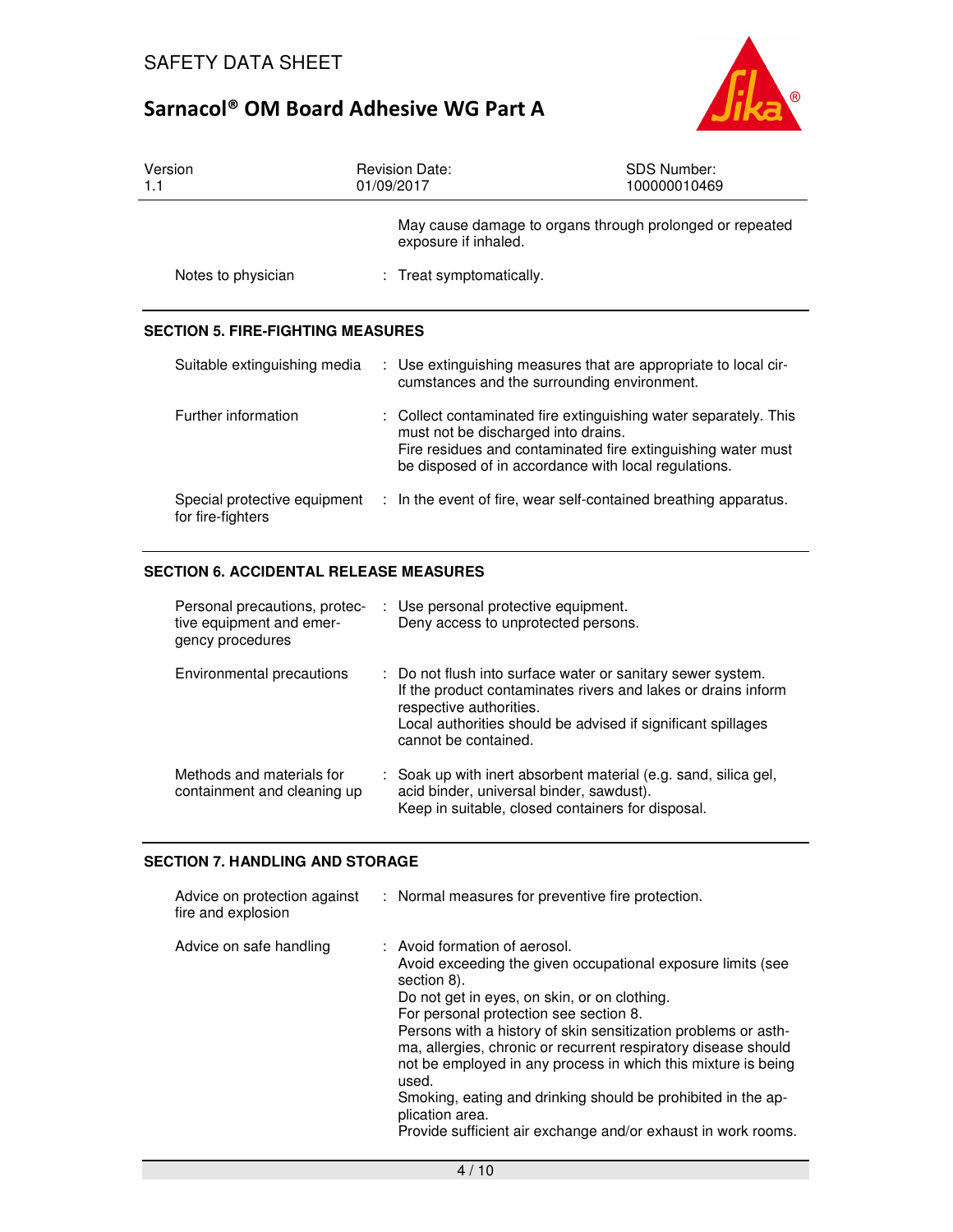

| Version<br>1.1              | <b>Revision Date:</b><br>01/09/2017                                                                                                                                                                                                               | <b>SDS Number:</b><br>100000010469 |
|-----------------------------|---------------------------------------------------------------------------------------------------------------------------------------------------------------------------------------------------------------------------------------------------|------------------------------------|
|                             | Follow standard hygiene measures when handling chemical<br>products.                                                                                                                                                                              |                                    |
| Conditions for safe storage | : Store in original container.<br>Keep in a well-ventilated place.<br>Containers which are opened must be carefully resealed and<br>kept upright to prevent leakage.<br>Observe label precautions.<br>Store in accordance with local regulations. |                                    |

## **SECTION 8. EXPOSURE CONTROLS/PERSONAL PROTECTION**

| Ingredients                                             | CAS-No.        | Value type<br>(Form of<br>exposure) | Control parame-<br>ters / Permissible<br>concentration | <b>Basis</b> |
|---------------------------------------------------------|----------------|-------------------------------------|--------------------------------------------------------|--------------|
| Diphenylmethanediisocyanate,<br>isomeres and homologues | 9016-87-9      | <b>TWA</b>                          | $0.005$ ppm<br>$0.07$ mg/m3                            | CA AB OEL    |
|                                                         |                | <b>TWA</b>                          | 0.005 ppm                                              | CA BC OEL    |
|                                                         |                | C                                   | $0.01$ ppm                                             | CA BC OEL    |
| 4,4'-methylenediphenyl diiso-<br>cyanate                | $101 - 68 - 8$ | <b>TWA</b>                          | 0.005 ppm<br>$0.05$ mg/m3                              | CA AB OEL    |
|                                                         |                | <b>TWA</b>                          | $0.005$ ppm                                            | CA BC OEL    |
|                                                         |                | C                                   | $0.01$ ppm                                             | CA BC OEL    |
|                                                         |                | <b>TWAEV</b>                        | $0.005$ ppm<br>$0.051$ mg/m3                           | CA QC OEL    |
|                                                         |                | <b>TWA</b>                          | $0.005$ ppm                                            | CA ON OEL    |
|                                                         |                | C                                   | $0.02$ ppm                                             | CA ON OEL    |
|                                                         |                | TWA                                 | $0.005$ ppm                                            | <b>ACGIH</b> |
| methylenediphenyl diisocya-<br>nate                     | 26447-40-5     | TWA                                 | 0.005 ppm                                              | CA ON OEL    |
|                                                         |                | C                                   | $0.02$ ppm                                             | CA ON OEL    |
|                                                         |                | TWA                                 | 0.005 ppm                                              | CA BC OEL    |
|                                                         |                | C                                   | $0.01$ ppm                                             | CA BC OEL    |

#### **Ingredients with workplace control parameters**

**Engineering measures** : Use of adequate ventilation should be sufficient to control worker exposure to airborne contaminants. If the use of this product generates dust, fumes, gas, vapor or mist, use process enclosures, local exhaust ventilation or other engineering controls to keep worker exposure below any recommended or statutory limits.

#### **Personal protective equipment**

| Respiratory protection | : Use a properly fitted NIOSH approved air-purifying or air-fed<br>respirator complying with an approved standard if a risk as-<br>sessment indicates this is necessary. |                                                                                                                                                                                                                                                                                                                                                                                                                                                                                                                                                                              |
|------------------------|--------------------------------------------------------------------------------------------------------------------------------------------------------------------------|------------------------------------------------------------------------------------------------------------------------------------------------------------------------------------------------------------------------------------------------------------------------------------------------------------------------------------------------------------------------------------------------------------------------------------------------------------------------------------------------------------------------------------------------------------------------------|
|                        |                                                                                                                                                                          | The filter class for the respirator must be suitable for the max-<br>imum expected contaminant concentration<br>$\mathcal{L} = \mathcal{L} = \mathcal{L} = \mathcal{L} = \mathcal{L} = \mathcal{L} = \mathcal{L} = \mathcal{L} = \mathcal{L} = \mathcal{L} = \mathcal{L} = \mathcal{L} = \mathcal{L} = \mathcal{L} = \mathcal{L} = \mathcal{L} = \mathcal{L} = \mathcal{L} = \mathcal{L} = \mathcal{L} = \mathcal{L} = \mathcal{L} = \mathcal{L} = \mathcal{L} = \mathcal{L} = \mathcal{L} = \mathcal{L} = \mathcal{L} = \mathcal{L} = \mathcal{L} = \mathcal{L} = \mathcal$ |

(gas/vapor/aerosol/particulates) that may arise when handling the product. If this concentration is exceeded, self-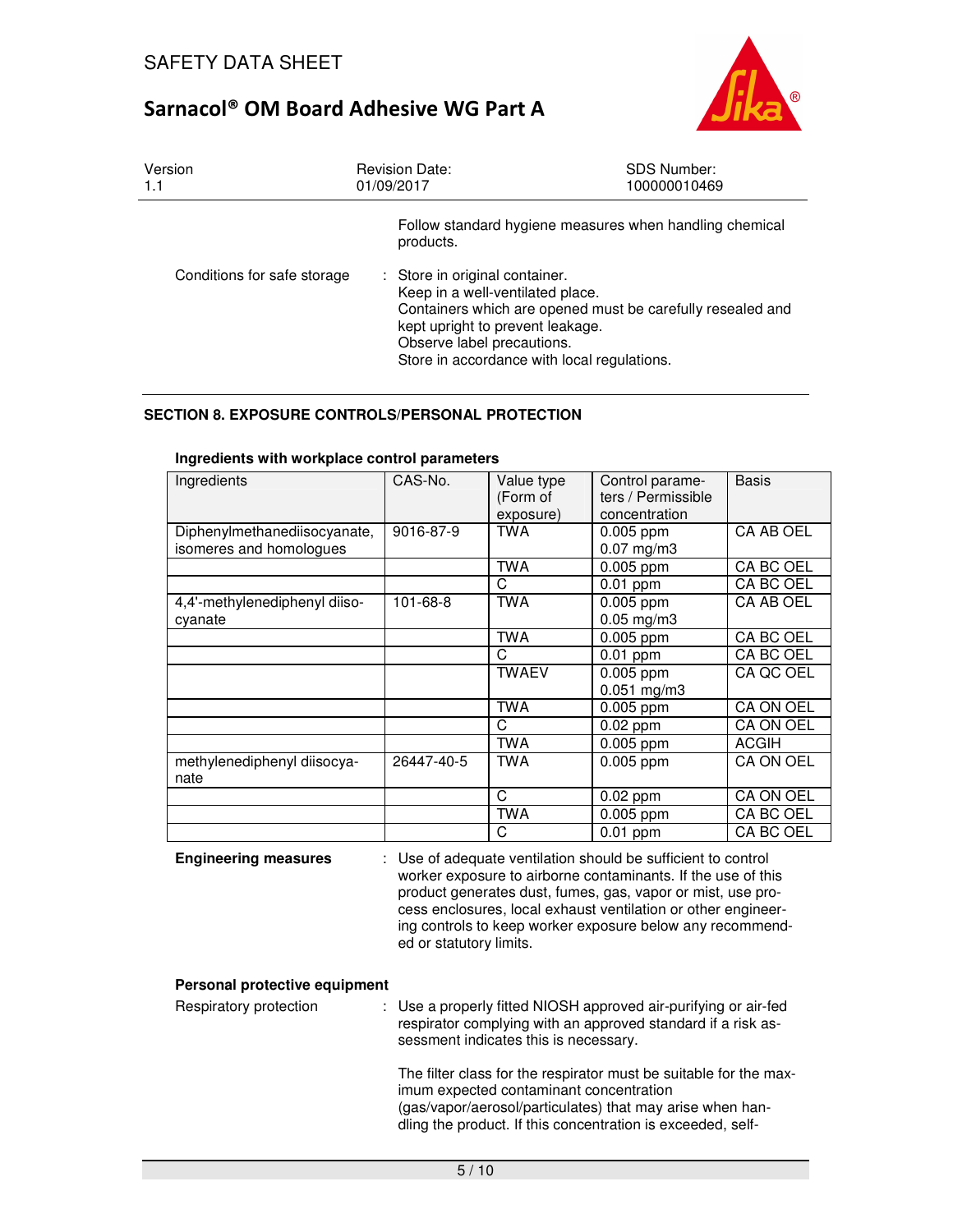

| Version<br>1.1           | <b>Revision Date:</b><br>01/09/2017                                                                                               | <b>SDS Number:</b><br>100000010469                                                                                                                                                        |
|--------------------------|-----------------------------------------------------------------------------------------------------------------------------------|-------------------------------------------------------------------------------------------------------------------------------------------------------------------------------------------|
|                          | contained breathing apparatus must be used.                                                                                       |                                                                                                                                                                                           |
| Hand protection          |                                                                                                                                   |                                                                                                                                                                                           |
| <b>Remarks</b>           | essary.                                                                                                                           | : Chemical-resistant, impervious gloves complying with an<br>approved standard should be worn at all times when handling<br>chemical products if a risk assessment indicates this is nec- |
| Eye protection           |                                                                                                                                   | : Safety eyewear complying with an approved standard should<br>be used when a risk assessment indicates this is necessary.                                                                |
| Skin and body protection | cific work-place.                                                                                                                 | : Choose body protection in relation to its type, to the concen-<br>tration and amount of dangerous substances, and to the spe-                                                           |
| Hygiene measures         | : Avoid contact with skin, eyes and clothing.<br>the product.<br>before entering eating areas.<br>Wash thoroughly after handling. | Wash hands before breaks and immediately after handling<br>Remove contaminated clothing and protective equipment                                                                          |

## **SECTION 9. PHYSICAL AND CHEMICAL PROPERTIES**

| Appearance                              | t. | liquid                                   |
|-----------------------------------------|----|------------------------------------------|
| Color                                   |    | brown                                    |
| Odor                                    |    | aromatic                                 |
| Odor Threshold                          | t. | No data available                        |
| рH                                      |    | Not applicable                           |
| Melting point/range / Freezing<br>point | ÷. | No data available                        |
| Boiling point/boiling range             |    | : 93 ℃ (199 °F)                          |
| Flash point                             |    | ca. 220 ℃ (428 °F)<br>Method: closed cup |
| Evaporation rate                        |    | No data available                        |
| Flammability (solid, gas)               |    | No data available                        |
| Upper explosion limit                   |    | No data available                        |
| Lower explosion limit                   | t. | No data available                        |
| Vapor pressure                          |    | $0.01$ hpa $(0.01$ mmHg)                 |
| Relative vapor density                  |    | No data available                        |
|                                         |    |                                          |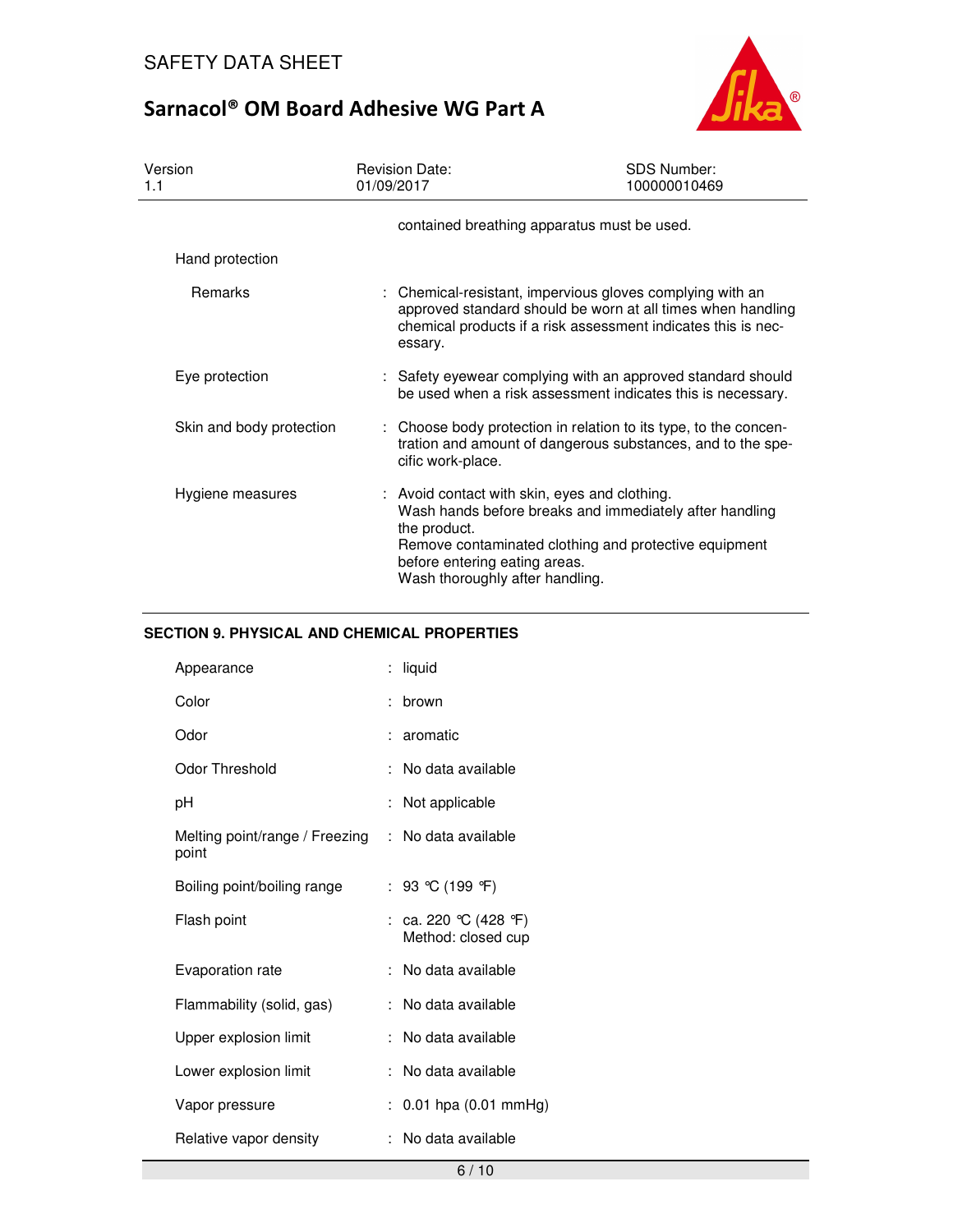

| Version<br>1.1                             | <b>Revision Date:</b><br>01/09/2017  | <b>SDS Number:</b><br>100000010469 |
|--------------------------------------------|--------------------------------------|------------------------------------|
| Density                                    | : ca. 1.2 g/cm3 (20 $°C$ (68 °F) ()) |                                    |
| Solubility(ies)<br>Water solubility        | $:$ soluble                          |                                    |
| Partition coefficient: n-<br>octanol/water | : No data available                  |                                    |
| Autoignition temperature                   | : No data available                  |                                    |
| Decomposition temperature                  | : No data available                  |                                    |
| Viscosity<br>Viscosity, dynamic            | : No data available                  |                                    |
| Viscosity, kinematic                       | : > 20.5 mm2/s (40 °C)               |                                    |
| Explosive properties                       | : No data available                  |                                    |
| Molecular weight                           | : No data available                  |                                    |

## **SECTION 10. STABILITY AND REACTIVITY**

| Reactivity                                          | : No dangerous reaction known under conditions of normal use. |
|-----------------------------------------------------|---------------------------------------------------------------|
| Chemical stability                                  | : The product is chemically stable.                           |
| Possibility of hazardous reac-<br>tions             | : Stable under recommended storage conditions.                |
| Conditions to avoid                                 | : No data available                                           |
| Incompatible materials                              | : No data available                                           |
| No decomposition if stored and applied as directed. |                                                               |

## **SECTION 11. TOXICOLOGICAL INFORMATION**

| <b>Acute toxicity</b><br>Harmful if inhaled. |                                                                                                                        |
|----------------------------------------------|------------------------------------------------------------------------------------------------------------------------|
| <b>Product:</b>                              |                                                                                                                        |
| Acute inhalation toxicity                    | : Acute toxicity estimate: 2.03 mg/l<br>Exposure time: 4 h<br>Test atmosphere: dust/mist<br>Method: Calculation method |
| Ingredients:                                 |                                                                                                                        |
| Acute oral toxicity                          | Diphenylmethanediisocyanate, isomeres and homologues:<br>: LD50 Oral (Rat): > 10,000 mg/kg                             |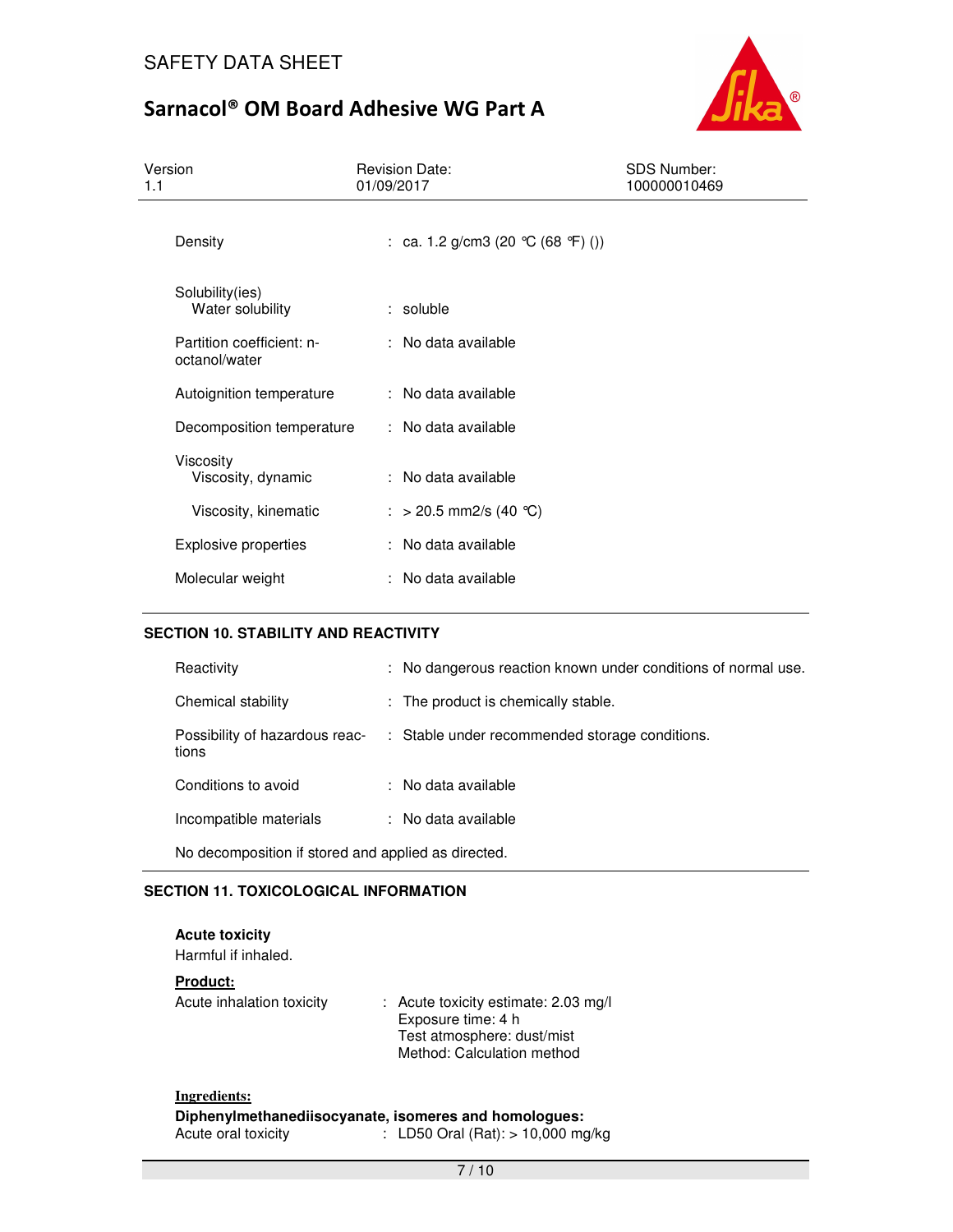

| Version<br>1.1                                                           | <b>Revision Date:</b><br>01/09/2017                                                                                                                                                               | <b>SDS Number:</b><br>100000010469 |  |  |
|--------------------------------------------------------------------------|---------------------------------------------------------------------------------------------------------------------------------------------------------------------------------------------------|------------------------------------|--|--|
| Acute inhalation toxicity                                                | : Acute toxicity estimate: 1.5 mg/l<br>Exposure time: 4 h<br>Test atmosphere: dust/mist<br>Method: Expert judgment                                                                                |                                    |  |  |
| Acute dermal toxicity                                                    | : LD50 Dermal (Rabbit): $> 9,400$ mg/kg                                                                                                                                                           |                                    |  |  |
| Acute inhalation toxicity                                                | 4,4'-methylenediphenyl diisocyanate:<br>: Acute toxicity estimate: 1.5 mg/l<br>Test atmosphere: dust/mist<br>Method: Expert judgment                                                              |                                    |  |  |
| <b>Skin corrosion/irritation</b><br>Causes skin irritation.              |                                                                                                                                                                                                   |                                    |  |  |
| Serious eye damage/eye irritation<br>Causes eye irritation.              |                                                                                                                                                                                                   |                                    |  |  |
| haled.                                                                   | Respiratory or skin sensitization<br>Skin sensitization: May cause an allergic skin reaction.<br>Respiratory sensitization: May cause allergy or asthma symptoms or breathing difficulties if in- |                                    |  |  |
|                                                                          | Germ cell mutagenicity<br>Not classified based on available information.                                                                                                                          |                                    |  |  |
| Carcinogenicity<br><b>IARC</b>                                           | Not classified based on available information.<br>Not applicable                                                                                                                                  |                                    |  |  |
| <b>NTP</b>                                                               | Not applicable                                                                                                                                                                                    |                                    |  |  |
| <b>Reproductive toxicity</b>                                             | Not classified based on available information.                                                                                                                                                    |                                    |  |  |
| <b>STOT-single exposure</b><br>May cause respiratory irritation.         |                                                                                                                                                                                                   |                                    |  |  |
|                                                                          | <b>STOT-repeated exposure</b><br>May cause damage to organs through prolonged or repeated exposure if inhaled.                                                                                    |                                    |  |  |
| <b>Aspiration toxicity</b>                                               | Not classified based on available information.                                                                                                                                                    |                                    |  |  |
| <b>SECTION 12. ECOLOGICAL INFORMATION</b>                                |                                                                                                                                                                                                   |                                    |  |  |
| <b>Ecotoxicity</b><br>No data available<br>Persistence and degradability |                                                                                                                                                                                                   |                                    |  |  |

No data available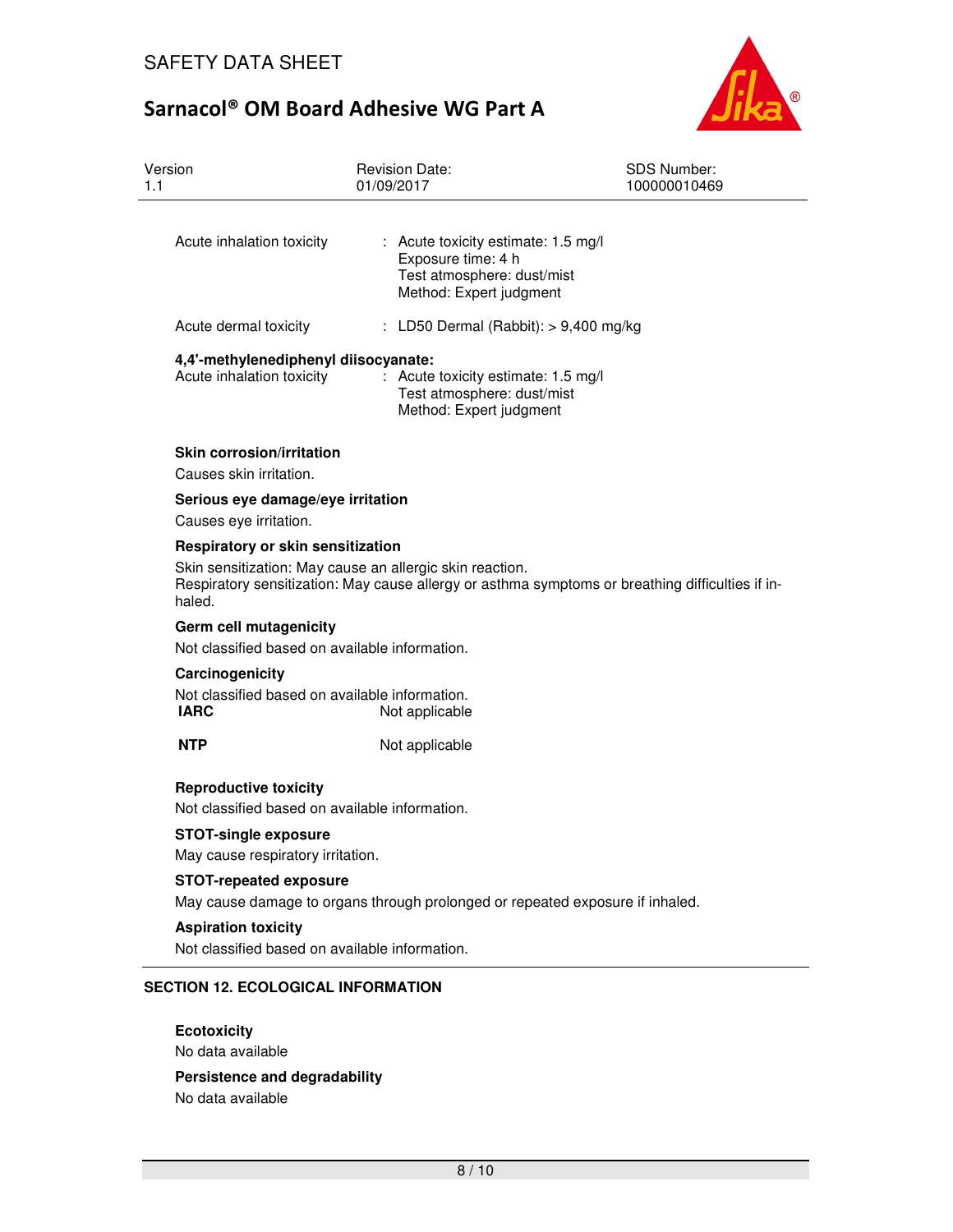

| Version<br>1.1                                            | <b>Revision Date:</b><br>01/09/2017                                                                                                                                                                  | <b>SDS Number:</b><br>100000010469 |
|-----------------------------------------------------------|------------------------------------------------------------------------------------------------------------------------------------------------------------------------------------------------------|------------------------------------|
| <b>Bioaccumulative potential</b><br>No data available     |                                                                                                                                                                                                      |                                    |
| <b>Mobility in soil</b><br>No data available              |                                                                                                                                                                                                      |                                    |
| Other adverse effects                                     |                                                                                                                                                                                                      |                                    |
| <b>Product:</b><br>Additional ecological infor-<br>mation | : Do not empty into drains; dispose of this material and its con-<br>tainer in a safe way.<br>Avoid dispersal of spilled material and runoff and contact with<br>soil, waterways, drains and sewers. |                                    |

## **SECTION 13. DISPOSAL CONSIDERATIONS**

| <b>Disposal methods</b> |                                                                                                                                                                                                                               |
|-------------------------|-------------------------------------------------------------------------------------------------------------------------------------------------------------------------------------------------------------------------------|
| Waste from residues     | : Disposal of this product, solutions and any by-products should<br>at all times comply with the requirements of environmental<br>protection and waste disposal legislation and any regional<br>local authority requirements. |
| Contaminated packaging  | : Empty containers should be taken to an approved waste han-<br>dling site for recycling or disposal.                                                                                                                         |

### **SECTION 14. TRANSPORT INFORMATION**

**Domestic regulation TDG (road/train)** Not dangerous goods

**International Regulations IATA-DGR** Not dangerous goods **IMDG-Code** Not dangerous goods

**Transport in bulk according to Annex II of MARPOL 73/78 and the IBC Code**  Not applicable for product as supplied.

## **SECTION 15. REGULATORY INFORMATION**

#### **Canadian lists**

No substances are subject to a Significant New Activity Notification.

### **SECTION 16. OTHER INFORMATION**

Revision Date : 01/09/2017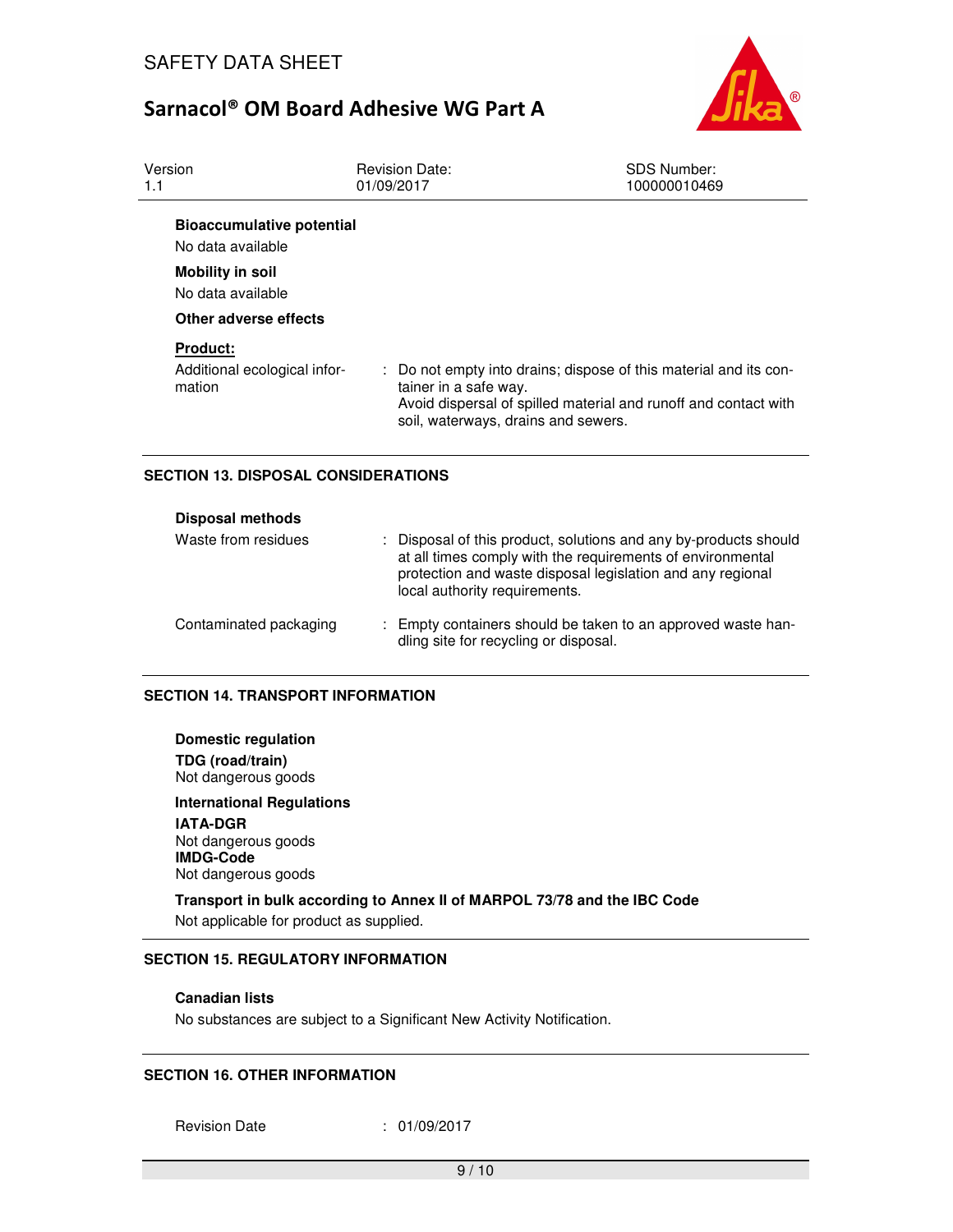

| Version | <b>Revision Date:</b> | SDS Number:  |
|---------|-----------------------|--------------|
| 1.1     | 01/09/2017            | 100000010469 |
|         |                       |              |

Prepared by : R & D of Sika Canada Inc.

Notice to Reader:

The information contained in this Material Safety Data Sheet applies only to the actual Sika Canada product identified and described herein. This information is not intended to address, nor does it address the use or application of the identified Sika product in combination with any other material, product or process. All of the information set forth herein is based on technical data regarding the identified product that Sika believes to be reliable as of the date hereof. Prior to each use of any Sika product, the user must always read and follow the warnings and instructions on the product's current Product Data Sheet, product label and Material Safety Data Sheet for each Sika product, which are available at web site and/or telephone number listed.

SIKA MAKES NO WARRANTIES EXPRESS OR IMPLIED AND ASSUMES NO LIABILITY ARISING FROM THIS INFORMATION OR ITS USE. SIKA SHALL NOT BE LIABLE UNDER ANY LEGAL THEORY FOR SPECIAL OR CONSEQUENTIAL DAMAGES AND SHALL NOT BE RESPONSIBLE FOR THE USE OF THIS PRODUCT IN A MANNER TO INFRINGE ON ANY PATENT OR ANY OTHER INTELLECTUAL PROPERTY RIGHTS HELD BY OTHERS.

All sales of Sika products are subject to its current terms and conditions of sale available at www.sika.ca or 514-697-2610.

#### **Full text of other abbreviations**

| ADR.             | Accord européen relatif au transport international des marchandises<br>Dangereuses par Route                                                                                                                                                  |
|------------------|-----------------------------------------------------------------------------------------------------------------------------------------------------------------------------------------------------------------------------------------------|
| CAS              | <b>Chemical Abstracts Service</b>                                                                                                                                                                                                             |
| <b>DNEL</b>      | Derived no-effect level                                                                                                                                                                                                                       |
| EC50             | Half maximal effective concentration                                                                                                                                                                                                          |
| <b>GHS</b>       | Globally Harmonized System                                                                                                                                                                                                                    |
| <b>IATA</b>      | International Air Transport Association                                                                                                                                                                                                       |
| <b>IMDG</b>      | International Maritime Code for Dangerous Goods                                                                                                                                                                                               |
| LD <sub>50</sub> | Median lethal dosis (the amount of a material, given all at once, which<br>causes the death of 50% (one half) of a group of test animals)                                                                                                     |
| LC50             | Median lethal concentration (concentrations of the chemical in air that<br>kills 50% of the test animals during the observation period)                                                                                                       |
| <b>MARPOL</b>    | International Convention for the Prevention of Pollution from Ships, 1973<br>as modified by the Protocol of 1978                                                                                                                              |
| <b>OEL</b>       | Occupational Exposure Limit                                                                                                                                                                                                                   |
| <b>PBT</b>       | Persistent, bioaccumulative and toxic                                                                                                                                                                                                         |
| <b>PNEC</b>      | Predicted no effect concentration                                                                                                                                                                                                             |
| <b>REACH</b>     | Regulation (EC) No 1907/2006 of the European Parliament and of the<br>Council of 18 December 2006 concerning the Registration, Evaluation,<br>Authorisation and Restriction of Chemicals (REACH), establishing a<br>European Chemicals Agency |
| <b>SVHC</b>      | Substances of Very High Concern                                                                                                                                                                                                               |
| vPvB             | Very persistent and very bioaccumulative                                                                                                                                                                                                      |

CA / Z8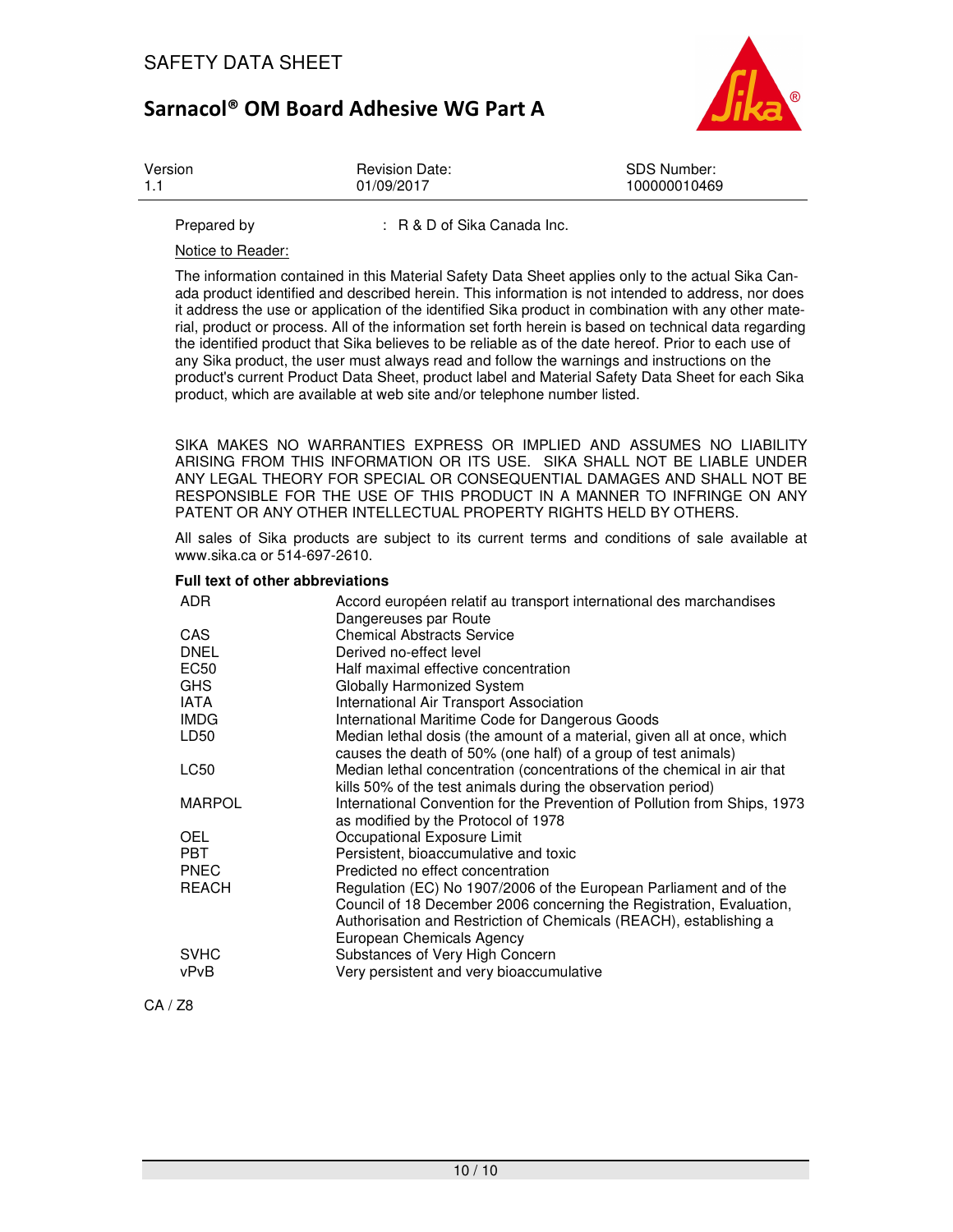

| Version<br>1.1 |                                                                  |                            | <b>Revision Date:</b><br>01/19/2017                                                          | <b>SDS Number:</b><br>100000010575 |
|----------------|------------------------------------------------------------------|----------------------------|----------------------------------------------------------------------------------------------|------------------------------------|
|                | <b>SECTION 1. IDENTIFICATION</b>                                 |                            |                                                                                              |                                    |
|                | Product name                                                     | $\mathcal{L}^{\text{max}}$ | Sarnacol <sup>®</sup> OM Board Adhesive WG Part B                                            |                                    |
|                | Manufacturer or supplier's details                               |                            |                                                                                              |                                    |
|                | Company name                                                     |                            | Sika Canada Inc.<br>601, avenue Delmar<br>Pointe-Claire, QC H9R 4A9<br>Canada<br>www.sika.ca |                                    |
|                | Telephone                                                        |                            | (514) 697-2610 / 1 (800) 933-7452                                                            |                                    |
|                | Telefax                                                          |                            | (514) 694-2792                                                                               |                                    |
|                | Health and Safety Services's : ehs@ca.sika.com<br>e-mail address |                            |                                                                                              |                                    |
|                | Emergency telephone                                              | ÷.                         | CANUTEC (collect) (613) 996-6666 (24 hours)                                                  |                                    |

### **Recommended use of the chemical and restrictions on use**

For further information, refer to product data sheet.

## **SECTION 2. HAZARDS IDENTIFICATION**

## **GHS Classification**

Specific target organ system-: Category 2 ic toxicity - repeated exposure

### **GHS label elements**

Hazard pictograms :

Hazard Statements



| : H373 May cause damage to organs through prolonged or re- |
|------------------------------------------------------------|
| peated exposure.                                           |

Precautionary Statements : **Prevention:**  P260 Do not breathe dust/ fume/ gas/ mist/ vapors/ spray. **Response:** 

P314 Get medical advice/ attention if you feel unwell. **Disposal:** 

P501 Dispose of contents/ container to an approved waste dis-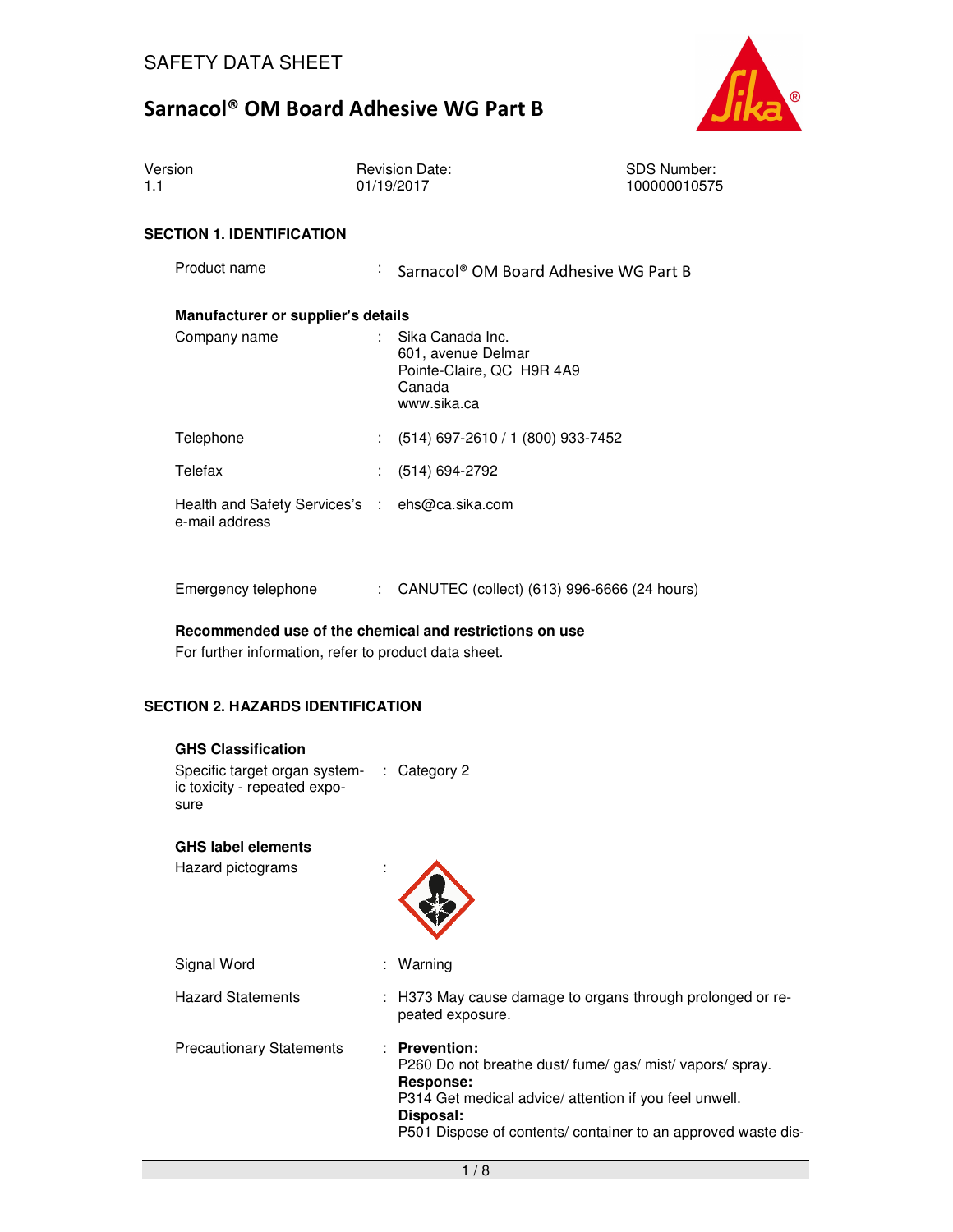

Version 1.1

Revision Date: 01/19/2017

SDS Number: 100000010575

posal plant.

#### **Other hazards**

None known.

#### **Supplemental information**

If product is in liquid or paste form, physical or health hazards listed related to dust are not considered significant. However, product may contain substances that could be potential hazards if caused to become airborne due to grinding, sanding or other abrasive processes.

## **SECTION 3. COMPOSITION/INFORMATION ON INGREDIENTS**

#### **Hazardous ingredients**

| Chemical name                          | I CAS-No. | Concentration (% w/w) |
|----------------------------------------|-----------|-----------------------|
| diethylene glycol                      | 111-46-6  | $>= 10 - 20$          |
| [4,4'-methylenebis[N-sec-butylaniline] | 5285-60-9 | $>= 5 - 10$           |

## **SECTION 4. FIRST AID MEASURES**

| General advice                                                    | : Move out of dangerous area.<br>Consult a physician.<br>Show this material safety data sheet to the doctor in attend-<br>ance.                                                                                        |
|-------------------------------------------------------------------|------------------------------------------------------------------------------------------------------------------------------------------------------------------------------------------------------------------------|
| If inhaled                                                        | $\therefore$ Move to fresh air.<br>Consult a physician after significant exposure.                                                                                                                                     |
| In case of skin contact                                           | : Take off contaminated clothing and shoes immediately.<br>Wash off with soap and plenty of water.<br>If symptoms persist, call a physician.                                                                           |
| In case of eye contact                                            | : Remove contact lenses.<br>Keep eye wide open while rinsing.<br>If eye irritation persists, consult a specialist.                                                                                                     |
| If swallowed                                                      | : Clean mouth with water and drink afterwards plenty of water.<br>Do not induce vomiting without medical advice.<br>Do not give milk or alcoholic beverages.<br>Never give anything by mouth to an unconscious person. |
| Most important symptoms<br>and effects, both acute and<br>delayed | : No known significant effects or hazards.<br>See Section 11 for more detailed information on health effects<br>and symptoms.<br>May cause damage to organs through prolonged or repeated<br>exposure.                 |
| Notes to physician                                                | Treat symptomatically.                                                                                                                                                                                                 |

### **SECTION 5. FIRE-FIGHTING MEASURES**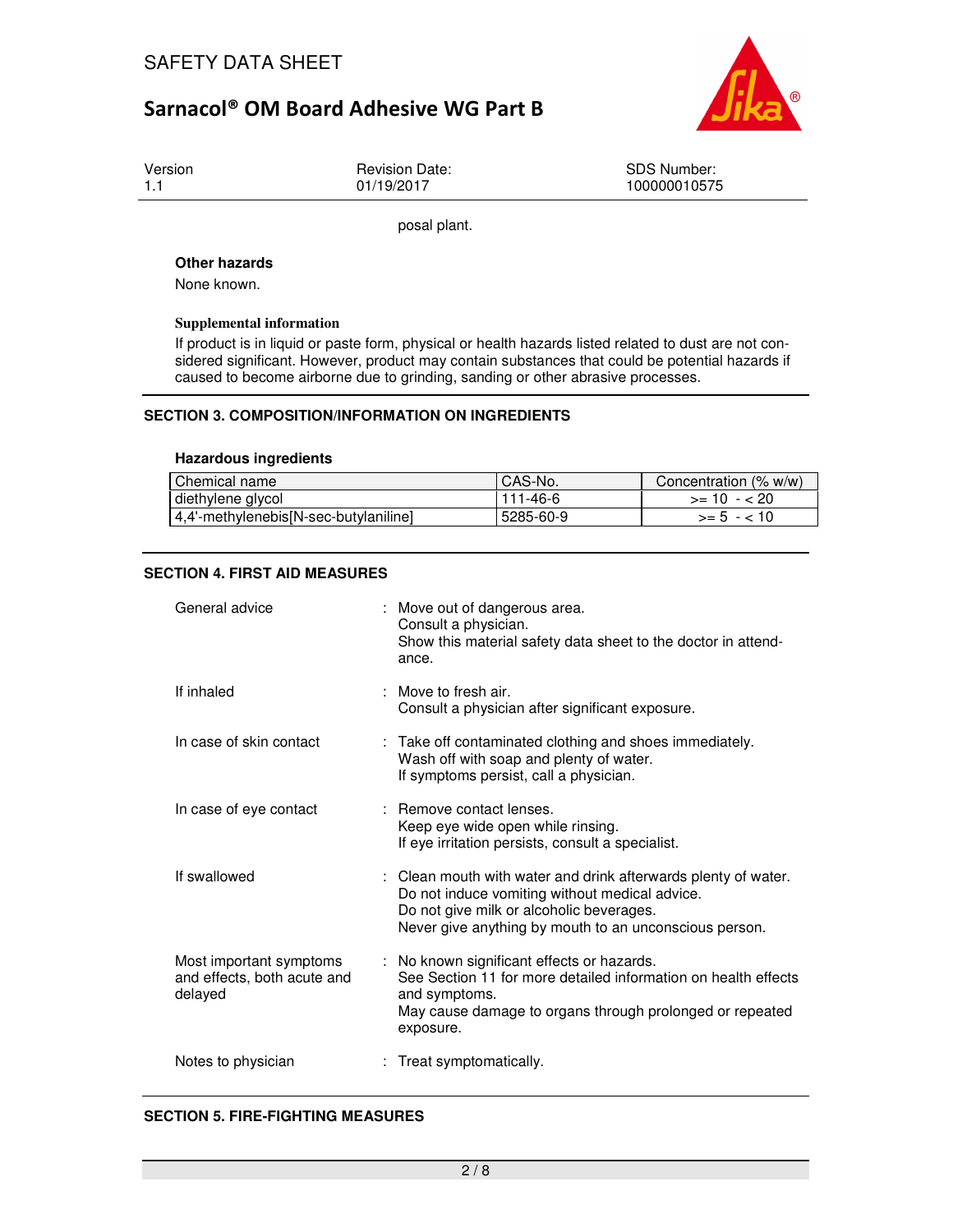

| Version<br>1.1                                    | <b>Revision Date:</b><br>01/19/2017 | <b>SDS Number:</b><br>100000010575                                                                                                                                                                                              |
|---------------------------------------------------|-------------------------------------|---------------------------------------------------------------------------------------------------------------------------------------------------------------------------------------------------------------------------------|
| Suitable extinguishing media                      |                                     | : Use extinguishing measures that are appropriate to local cir-<br>cumstances and the surrounding environment.                                                                                                                  |
| Further information                               |                                     | : Collect contaminated fire extinguishing water separately. This<br>must not be discharged into drains.<br>Fire residues and contaminated fire extinguishing water must<br>be disposed of in accordance with local regulations. |
| Special protective equipment<br>for fire-fighters |                                     | : In the event of fire, wear self-contained breathing apparatus.                                                                                                                                                                |

## **SECTION 6. ACCIDENTAL RELEASE MEASURES**

| Personal precautions, protec-<br>tive equipment and emer-<br>gency procedures | : Use personal protective equipment.<br>Deny access to unprotected persons.                                                                                      |
|-------------------------------------------------------------------------------|------------------------------------------------------------------------------------------------------------------------------------------------------------------|
| Environmental precautions                                                     | : Try to prevent the material from entering drains or water<br>courses.<br>Local authorities should be advised if significant spillages<br>cannot be contained.  |
| Methods and materials for<br>containment and cleaning up                      | : Soak up with inert absorbent material (e.g. sand, silica gel,<br>acid binder, universal binder, sawdust).<br>Keep in suitable, closed containers for disposal. |

## **SECTION 7. HANDLING AND STORAGE**

| Advice on protection against<br>fire and explosion | : Normal measures for preventive fire protection.                                                                                                                                                                                                                                 |
|----------------------------------------------------|-----------------------------------------------------------------------------------------------------------------------------------------------------------------------------------------------------------------------------------------------------------------------------------|
| Advice on safe handling                            | : Avoid exceeding the given occupational exposure limits (see<br>section 8).<br>For personal protection see section 8.<br>Smoking, eating and drinking should be prohibited in the ap-<br>plication area.<br>Follow standard hygiene measures when handling chemical<br>products. |
| Conditions for safe storage                        | : Keep container tightly closed in a dry and well-ventilated<br>place.<br>Containers which are opened must be carefully resealed and<br>kept upright to prevent leakage.<br>Store in accordance with local regulations.                                                           |

## **SECTION 8. EXPOSURE CONTROLS/PERSONAL PROTECTION**

## **Ingredients with workplace control parameters**

Contains no substances with occupational exposure limit values.

**Engineering measures** : Use of adequate ventilation should be sufficient to control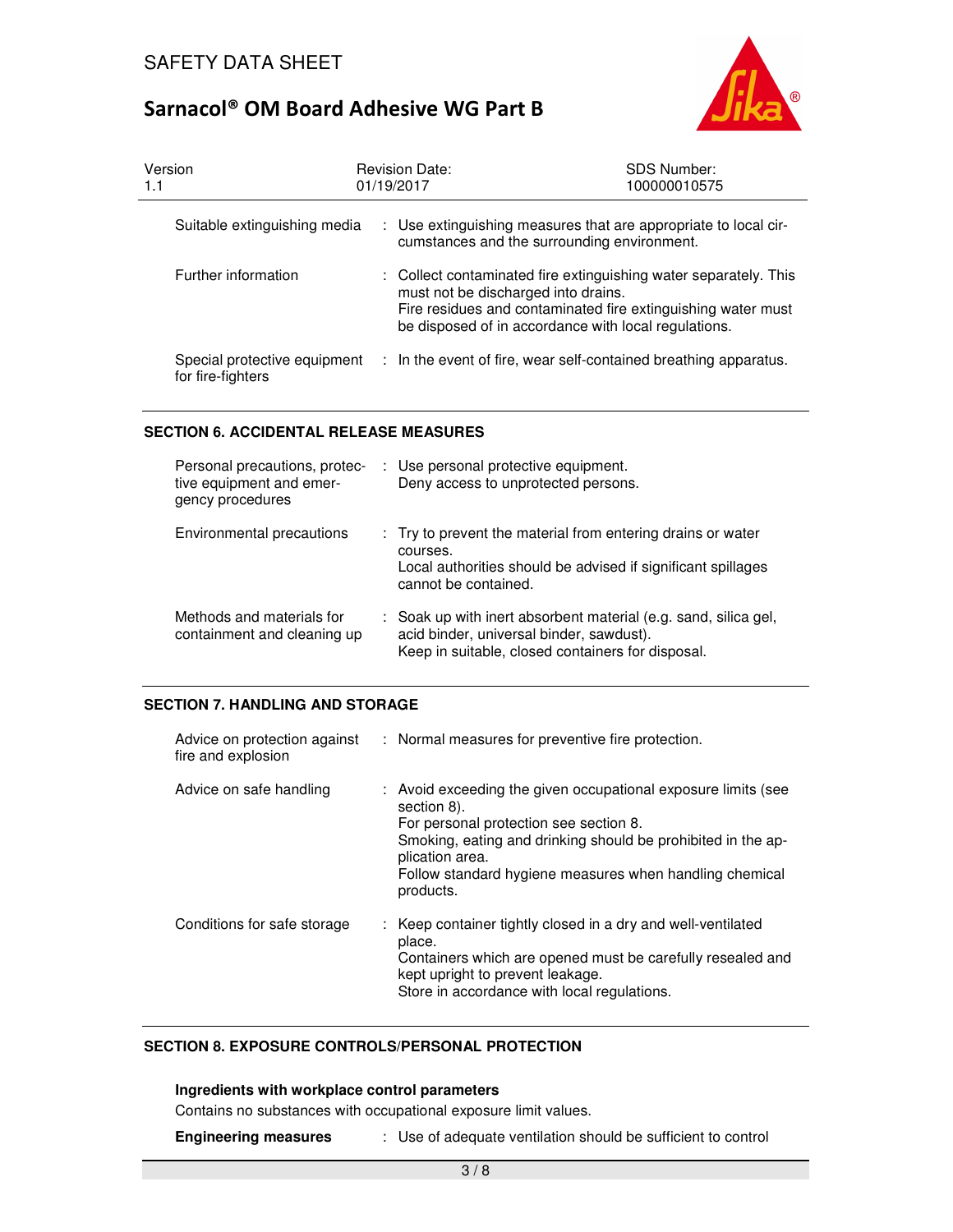

| Version<br>1.1                | <b>Revision Date:</b><br>01/19/2017           | SDS Number:<br>100000010575                                                                                                                                                                                                                               |  |
|-------------------------------|-----------------------------------------------|-----------------------------------------------------------------------------------------------------------------------------------------------------------------------------------------------------------------------------------------------------------|--|
|                               | ed or statutory limits.                       | worker exposure to airborne contaminants. If the use of this<br>product generates dust, fumes, gas, vapor or mist, use pro-<br>cess enclosures, local exhaust ventilation or other engineer-<br>ing controls to keep worker exposure below any recommend- |  |
| Personal protective equipment |                                               |                                                                                                                                                                                                                                                           |  |
| Respiratory protection        | sessment indicates this is necessary.         | Use a properly fitted NIOSH approved air-purifying or air-fed<br>respirator complying with an approved standard if a risk as-                                                                                                                             |  |
|                               | imum expected contaminant concentration       | The filter class for the respirator must be suitable for the max-<br>(gas/vapor/aerosol/particulates) that may arise when han-<br>dling the product. If this concentration is exceeded, self-<br>contained breathing apparatus must be used.              |  |
| Hand protection               |                                               |                                                                                                                                                                                                                                                           |  |
| Remarks                       | essary.                                       | Chemical-resistant, impervious gloves complying with an<br>approved standard should be worn at all times when handling<br>chemical products if a risk assessment indicates this is nec-                                                                   |  |
| Eye protection                |                                               | : Safety eyewear complying with an approved standard should<br>be used when a risk assessment indicates this is necessary.                                                                                                                                |  |
| Skin and body protection      | t.<br>cific work-place.                       | Choose body protection in relation to its type, to the concen-<br>tration and amount of dangerous substances, and to the spe-                                                                                                                             |  |
| Hygiene measures              | the product.<br>before entering eating areas. | : Wash hands before breaks and immediately after handling<br>Remove contaminated clothing and protective equipment                                                                                                                                        |  |

## **SECTION 9. PHYSICAL AND CHEMICAL PROPERTIES**

| Appearance                              | : viscous liquid    |
|-----------------------------------------|---------------------|
| Color                                   | : red               |
| Odor                                    | : mild, sweet       |
| Odor Threshold                          | No data available   |
| рH                                      | $:$ not determined  |
| Melting point/range / Freezing<br>point | : No data available |
| Boiling point/boiling range             | : No data available |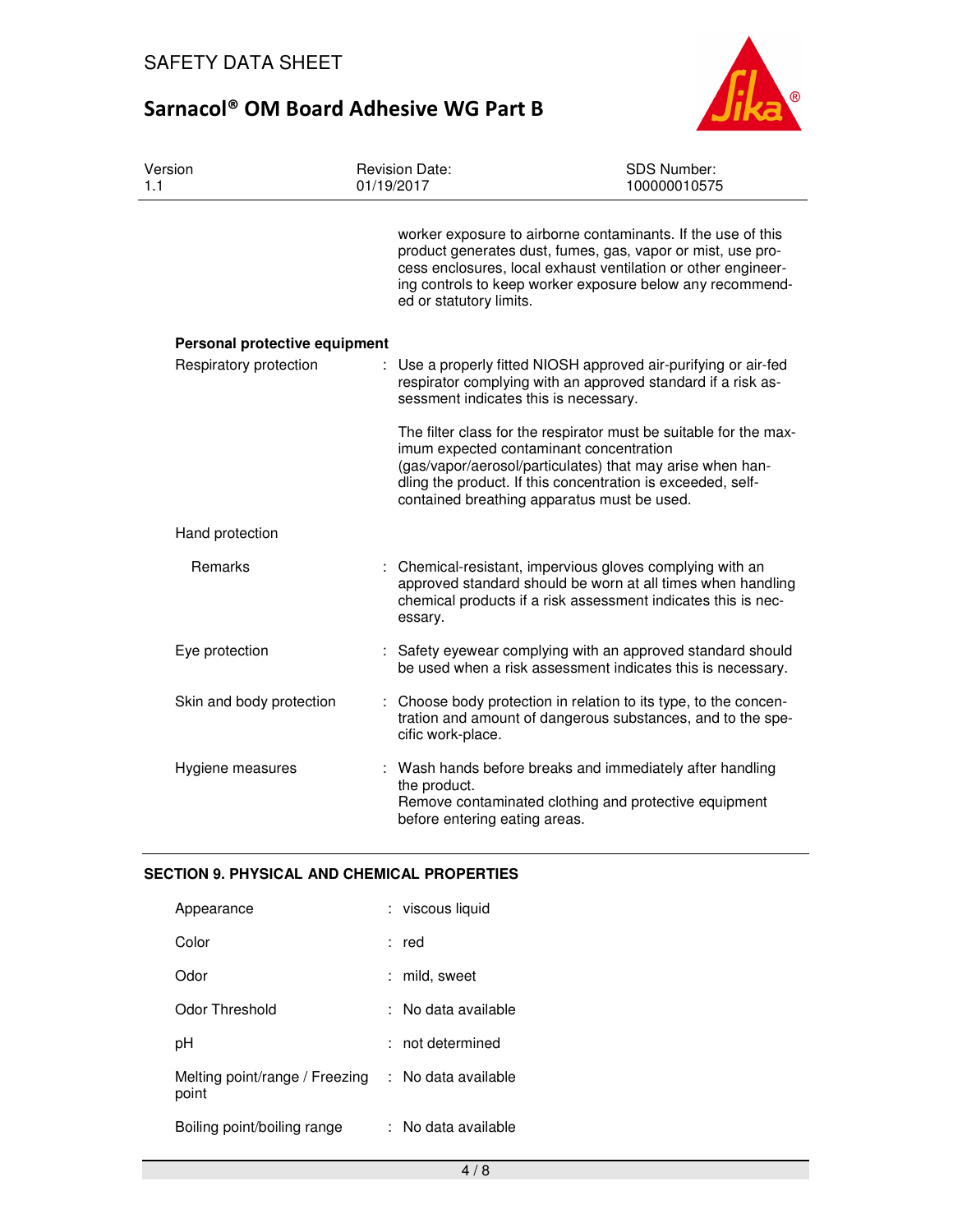

| Version<br>1.1                                                                    | <b>Revision Date:</b><br>01/19/2017           | <b>SDS Number:</b><br>100000010575 |
|-----------------------------------------------------------------------------------|-----------------------------------------------|------------------------------------|
| Flash point                                                                       | : ca. 191 °C (376 °F)<br>Method: closed cup   |                                    |
| Evaporation rate                                                                  | : No data available                           |                                    |
| Flammability (solid, gas)                                                         | : No data available                           |                                    |
| Upper explosion limit                                                             | : No data available                           |                                    |
| Lower explosion limit                                                             | : No data available                           |                                    |
| Vapor pressure                                                                    | $: 0.01$ hpa $(0.01$ mmHg)                    |                                    |
| Relative vapor density                                                            | : No data available                           |                                    |
| Density                                                                           | : ca. 1.02 g/cm3 (20 °C (68 °F) ())           |                                    |
| Solubility(ies)<br>Water solubility<br>Partition coefficient: n-<br>octanol/water | : partly miscible<br>: No data available      |                                    |
| Autoignition temperature                                                          | : No data available                           |                                    |
| Decomposition temperature                                                         | : No data available                           |                                    |
| Viscosity<br>Viscosity, dynamic<br>Viscosity, kinematic                           | : No data available<br>: > 20.5 mm2/s (40 °C) |                                    |
| <b>Explosive properties</b>                                                       | : No data available                           |                                    |
| Molecular weight                                                                  | No data available                             |                                    |

## **SECTION 10. STABILITY AND REACTIVITY**

| Reactivity                              | : No dangerous reaction known under conditions of normal use. |
|-----------------------------------------|---------------------------------------------------------------|
| Chemical stability                      | : The product is chemically stable.                           |
| Possibility of hazardous reac-<br>tions | : Stable under recommended storage conditions.                |
| Conditions to avoid                     | : No data available                                           |
| Incompatible materials                  | : No data available                                           |
|                                         |                                                               |

No decomposition if stored and applied as directed.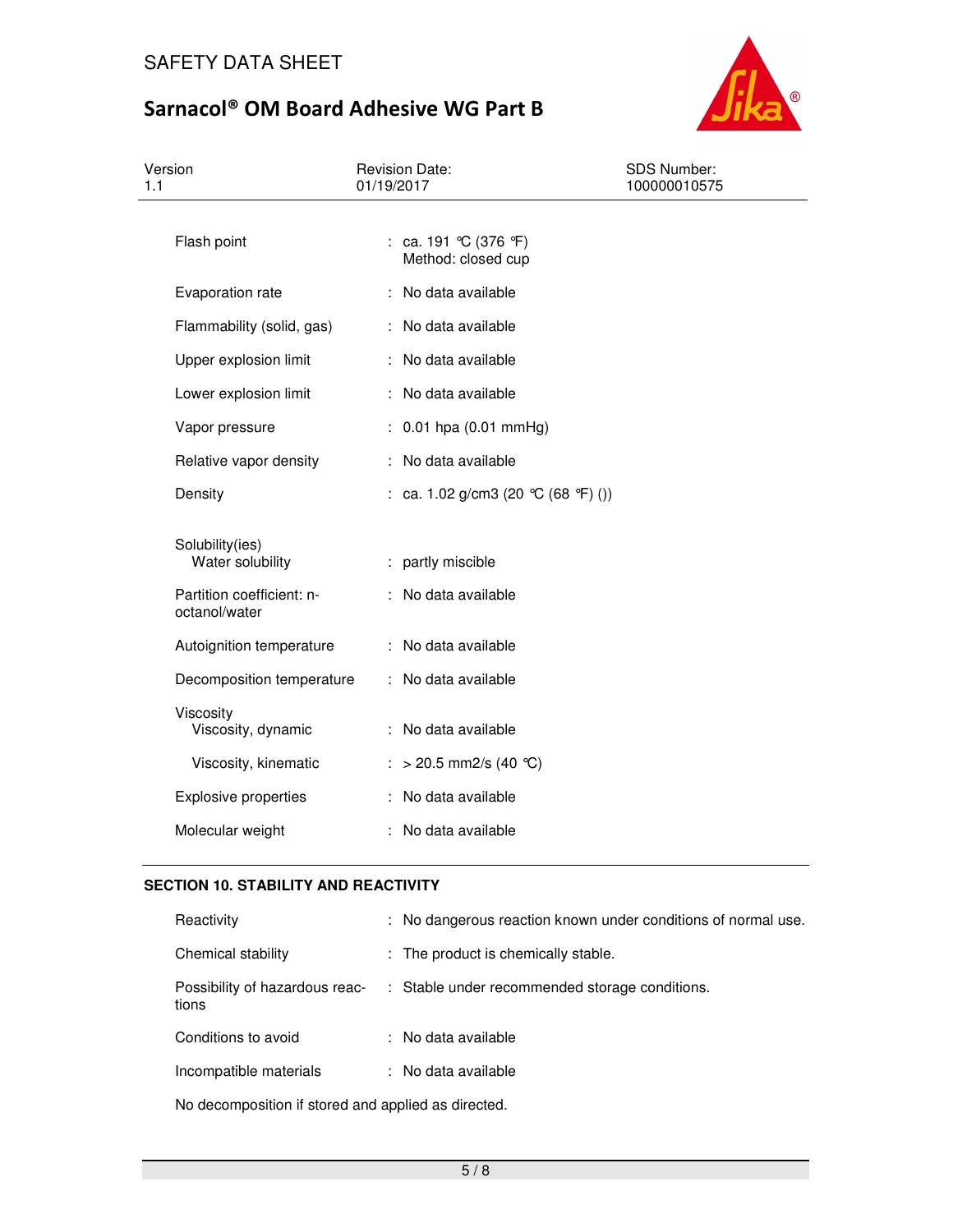

| Version | <b>Revision Date:</b><br>01/19/2017 | <b>SDS Number:</b><br>100000010575 |
|---------|-------------------------------------|------------------------------------|
|         |                                     |                                    |

#### **SECTION 11. TOXICOLOGICAL INFORMATION**

### **Acute toxicity**

Not classified based on available information.

#### **Product:**

Acute oral toxicity : Acute toxicity estimate: 2,713 mg/kg Method: Calculation method

## **Ingredients:**

**4,4'-methylenebis[N-sec-butylaniline]:**  Acute oral toxicity : LD50 Oral (Rat): 1,400 mg/kg

#### **Skin corrosion/irritation**

Not classified based on available information.

#### **Serious eye damage/eye irritation**

Not classified based on available information.

#### **Respiratory or skin sensitization**

Skin sensitization: Not classified based on available information. Respiratory sensitization: Not classified based on available information.

#### **Germ cell mutagenicity**

Not classified based on available information.

#### **Carcinogenicity**

Not classified based on available information. **IARC** Not applicable

**NTP** Not applicable

#### **Reproductive toxicity**

Not classified based on available information.

#### **STOT-single exposure**

Not classified based on available information.

#### **STOT-repeated exposure**

May cause damage to organs through prolonged or repeated exposure.

#### **Aspiration toxicity**

Not classified based on available information.

#### **SECTION 12. ECOLOGICAL INFORMATION**

**Ecotoxicity** 

No data available

#### **Persistence and degradability**

No data available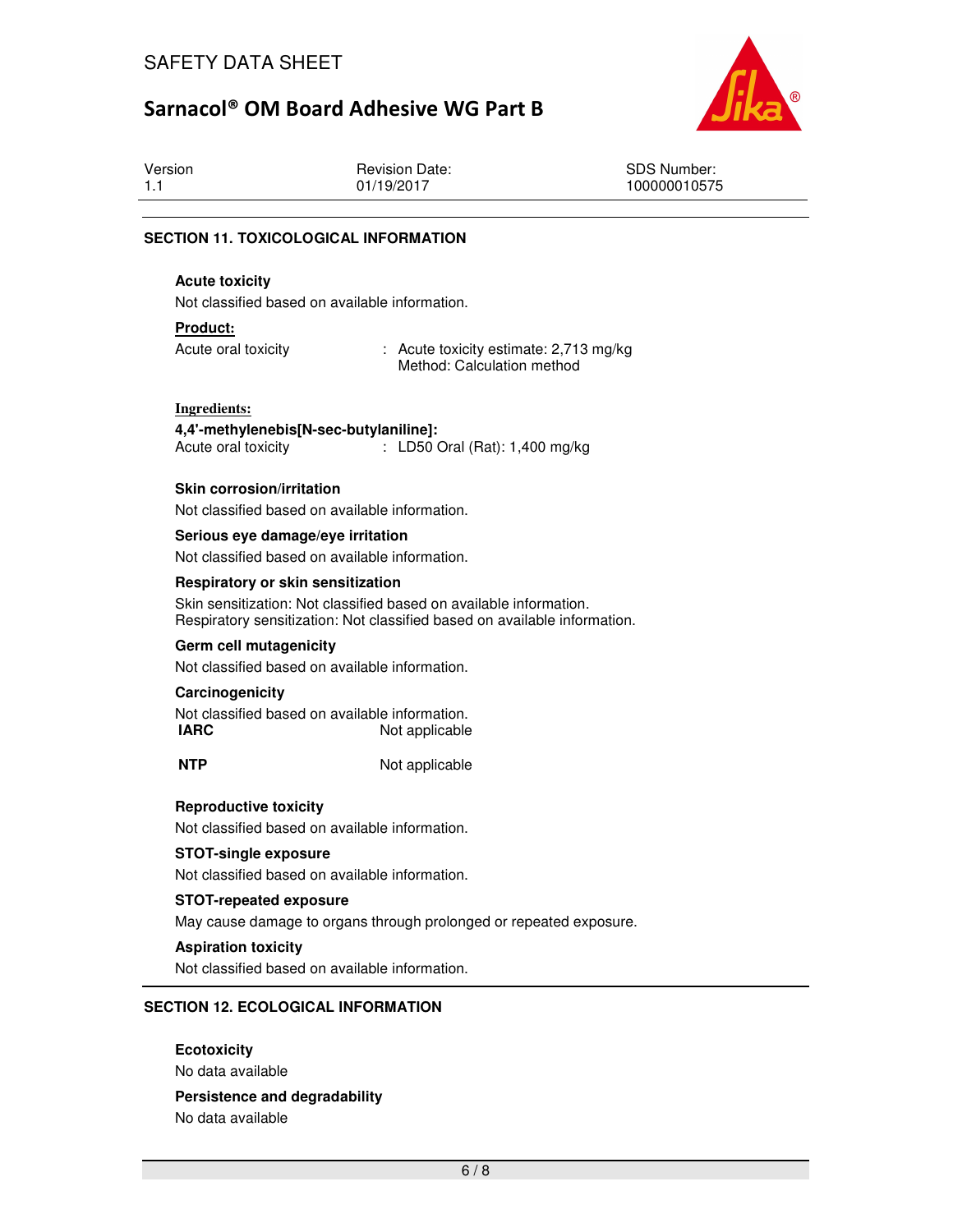

| Version<br>1.1                                            | <b>Revision Date:</b><br>01/19/2017                                                                                                                                                                  | <b>SDS Number:</b><br>100000010575 |  |
|-----------------------------------------------------------|------------------------------------------------------------------------------------------------------------------------------------------------------------------------------------------------------|------------------------------------|--|
| <b>Bioaccumulative potential</b><br>No data available     |                                                                                                                                                                                                      |                                    |  |
| <b>Mobility in soil</b><br>No data available              |                                                                                                                                                                                                      |                                    |  |
| Other adverse effects                                     |                                                                                                                                                                                                      |                                    |  |
| <b>Product:</b><br>Additional ecological infor-<br>mation | : Do not empty into drains; dispose of this material and its con-<br>tainer in a safe way.<br>Avoid dispersal of spilled material and runoff and contact with<br>soil, waterways, drains and sewers. |                                    |  |

## **SECTION 13. DISPOSAL CONSIDERATIONS**

| <b>Disposal methods</b> |                                                                                                                                                                                                                             |
|-------------------------|-----------------------------------------------------------------------------------------------------------------------------------------------------------------------------------------------------------------------------|
| Waste from residues     | Disposal of this product, solutions and any by-products should<br>at all times comply with the requirements of environmental<br>protection and waste disposal legislation and any regional<br>local authority requirements. |
| Contaminated packaging  | Empty containers should be taken to an approved waste han-<br>dling site for recycling or disposal.                                                                                                                         |

### **SECTION 14. TRANSPORT INFORMATION**

**Domestic regulation TDG (road/train)** Not dangerous goods

**International Regulations IATA-DGR** Not dangerous goods **IMDG-Code** Not dangerous goods

**Transport in bulk according to Annex II of MARPOL 73/78 and the IBC Code**  Not applicable for product as supplied.

## **SECTION 15. REGULATORY INFORMATION**

#### **Canadian lists**

No substances are subject to a Significant New Activity Notification.

### **SECTION 16. OTHER INFORMATION**

Revision Date : 01/19/2017